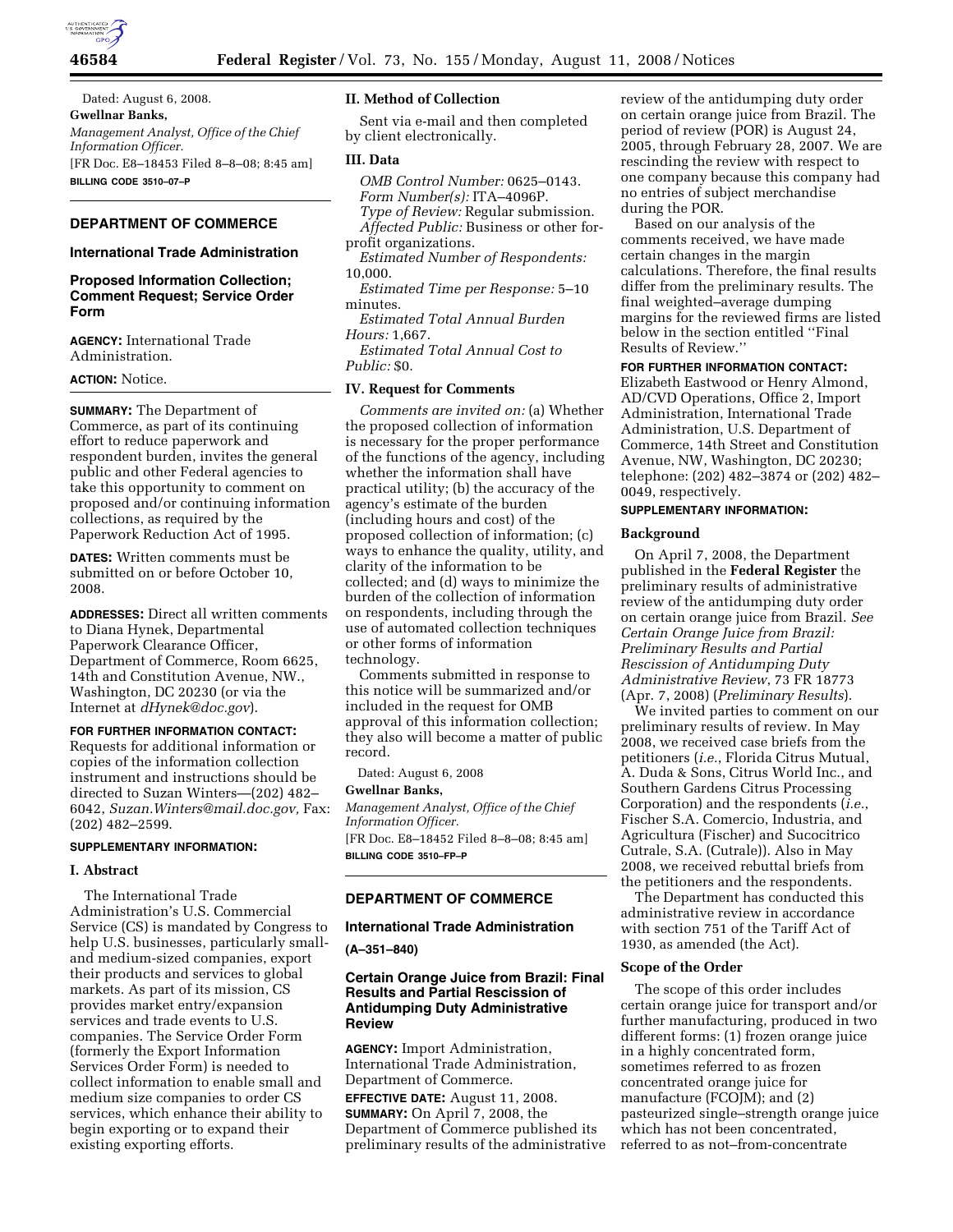(NFC). At the time of the filing of the petition, there was an existing antidumping duty order on frozen concentrated orange juice (FCOJ) from Brazil. *See Antidumping Duty Order; Frozen Concentrated Orange Juice from Brazil*, 52 FR 16426 (May 5, 1987). Therefore, the scope of this order with regard to FCOJM covers only FCOJM produced and/or exported by those companies which were excluded or revoked from the pre–existing antidumping order on FCOJ from Brazil as of December 27, 2004. Those companies are Cargill Citrus Limitada, Coinbra–Frutesp (SA) (Coinbra– Frutesp), Cutrale, Fischer, and Montecitrus Trading S.A.

Excluded from the scope of the order are reconstituted orange juice and frozen concentrated orange juice for retail (FCOJR). Reconstituted orange juice is produced through further manufacture of FCOJM, by adding water, oils and essences to the orange juice concentrate. FCOJR is concentrated orange juice, typically at 42 Brix, in a frozen state, packed in retail–sized containers ready for sale to consumers. FCOJR, a finished consumer product, is produced through further manufacture of FCOJM, a bulk manufacturer's product.

The subject merchandise is currently classifiable under subheadings 2009.11.00, 2009.12.25, 2009.12.45, and 2009.19.00 of the Harmonized Tariff Schedule of the United States (HTSUS). These HTSUS subheadings are provided for convenience and for customs purposes only and are not dispositive. Rather, the written description of the scope of the order is dispositive.

#### **Period of Review**

The POR is August 24, 2005, through February 28, 2007.

#### **Partial Rescission of Review**

On May 1, 2007, Coinbra–Frutesp informed the Department that it had no entries of subject merchandise to the United States during the POR. We have confirmed this with U.S. Customs and Border Protection (CBP). *See* the March 31, 2008, memorandum to the file from Elizabeth Eastwood entitled, ''Placing Customs Entry Data on the Record of the 2005–2007 Antidumping Duty Administrative Review of Certain Orange Juice from Brazil.'' Therefore, in accordance with 19 CFR 351.213(d)(3), and consistent with the Department's practice, we are rescinding our review with respect to Coinbra–Frutesp. *See, e.g., Certain Steel Concrete Reinforcing Bars From Turkey; Final Results, Rescission of Antidumping Duty Administrative Review in Part, and* 

*Determination To Revoke in Part*, 70 FR 67665, 67666 (Nov. 8, 2005).

### **Cost of Production**

As discussed in the preliminary results, we conducted an investigation to determine whether Cutrale and Fischer made home market sales of the foreign like product during the POR at prices below their costs of production (COP) within the meaning of section 773(b) of the Act. *See Preliminary Results*, 73 FR at 18777. For these final results, we performed the cost test following the same methodology as in the *Preliminary Results*, except as discussed in the Issues and Decision Memorandum (the Decision Memo).

We found 20 percent or more of each respondent's sales of a given product during the reporting period were at prices less than the weighted–average COP for this period. Thus, we determined that these below–cost sales were made in ''substantial quantities'' within an extended period of time and at prices which did not permit the recovery of all costs within a reasonable period of time in the normal course of trade. *See* sections 773(b)(1) and (2) of the Act.

Therefore, for purposes of these final results, we found that Cutrale and Fischer made below–cost sales not in the ordinary course of trade. Consequently, we disregarded these sales for each respondent and used the remaining sales as the basis for determining normal value pursuant to section 773(b)(1) of the Act.

### **Analysis of Comments Received**

All issues raised in the case and rebuttal briefs by parties to this administrative review, and to which we have responded, are listed in the Appendix to this notice and addressed in the Decision Memo, which is adopted by this notice. Parties can find a complete discussion of all issues raised in this review and the corresponding recommendations in this public memorandum, which is on file in the Central Records Unit, room 1117, of the main Department Building.

In addition, a complete version of the Decision Memo can be accessed directly on the Web at http://ia.ita.doc.gov/frn/. The paper copy and electronic version of the Decision Memo are identical in content.

#### **Changes Since the Preliminary Results**

Based on our analysis of the comments received, we have made certain changes to the margin calculations. These changes are discussed in the relevant sections of the Decision Memo.

### **Final Results of Review**

We determine that the following weighted–average margin percentages exist for the period August 24, 2005, through February 28, 2007:

| Manufacturer/Exporter                                                                | <b>Percent Margin</b> |
|--------------------------------------------------------------------------------------|-----------------------|
| Fischer S.A. Comercio.<br>Industria, and<br>Agricultura<br>Sucocitrico Cutrale, S.A. | 4.81<br>0.45          |

### **Assessment**

The Department shall determine, and CBP shall assess, antidumping duties on all appropriate entries.

Pursuant to 19 CFR 351.212(b)(1), because Cutrale and Fischer reported the entered value for some or all of their U.S. sales, we have calculated importer– specific *ad valorem* duty assessment rates based on the ratio of the total amount of antidumping duties calculated for the examined sales to the total entered value of the sales for which entered value was reported. For Fischer's U.S. sales reported without entered values, we have calculated importer–specific per–unit duty assessment rates by aggregating the total amount of antidumping duties calculated for the examined sales and dividing this amount by the total quantity of those sales. To determine whether the duty assessment rates are *de minimis*, in accordance with the requirement set forth in 19 CFR 351.106(c)(2), we have calculated importer–specific *ad valorem* ratios based on the estimated entered value.

Pursuant to 19 CFR 351.106(c)(2), we will instruct CBP to liquidate without regard to antidumping duties any entries for which the assessment rate is *de minimis (i.e.*, less than 0.50 percent). The Department intends to issue assessment instructions to CBP 15 days after the date of publication of these final results of review.

The Department clarified its ''automatic assessment'' regulation on May 6, 2003. *See Antidumping and Countervailing Duty Proceedings: Assessment of Antidumping Duties*, 68 FR 23954 (May 6, 2003). This clarification will apply to entries of subject merchandise during the POR produced by companies included in these final results of review for which the reviewed companies did not know their merchandise was destined for the United States. This clarification will also apply to POR entries of subject merchandise produced by companies for which we are rescinding the review based on certifications of no shipments, because these companies certified that